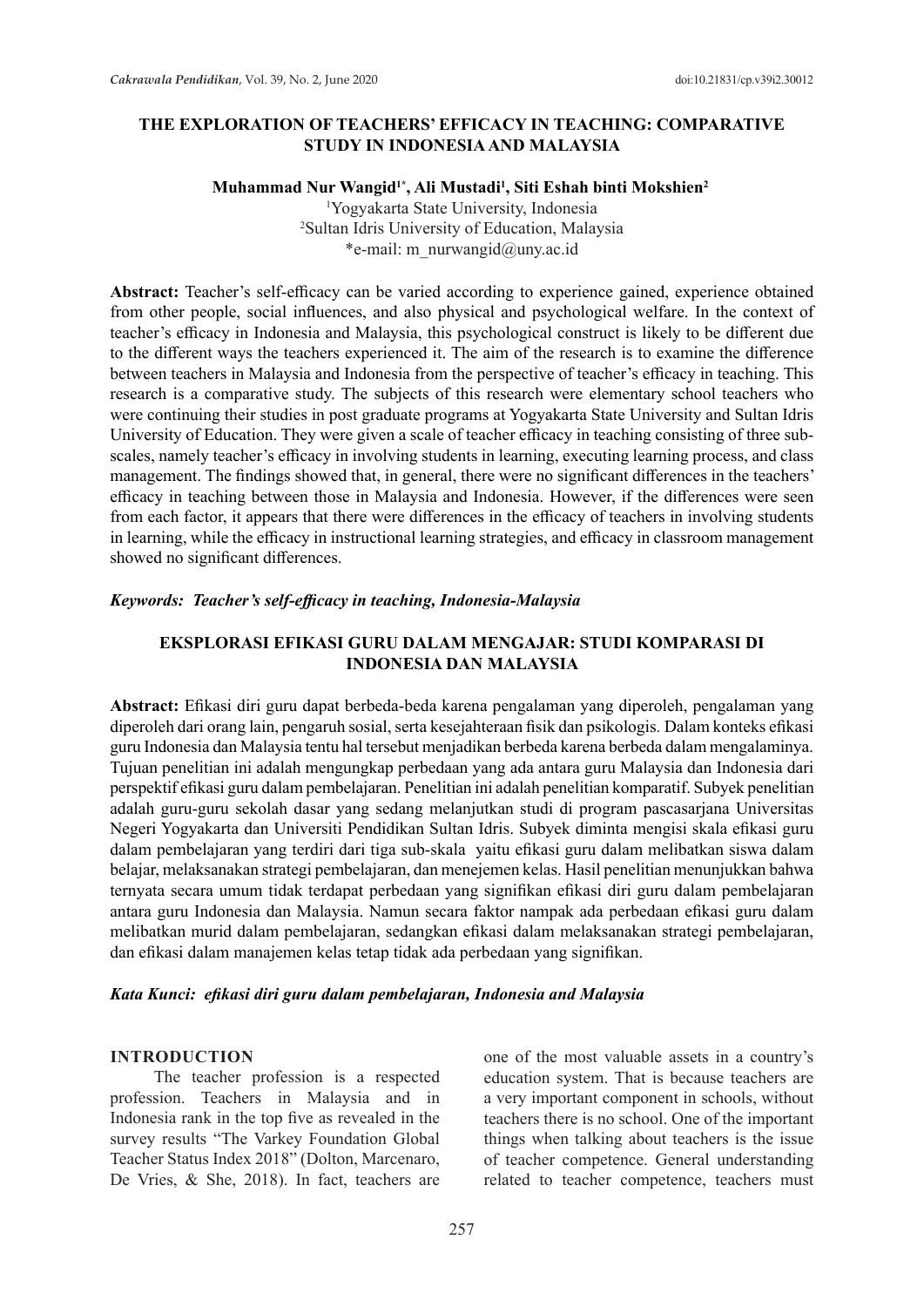master three main areas, namely mastery competence in the field of study, pedagogical competence, and cultural competence (Selvi, 2010). Hence, teacher's competency means a teacher's ability to execute the tasks as the agent of learning, by having broad knowledge as well as authority in undergoing qualified teaching activity, thus, the goal of education can be reached. Therefore, a teacher in order to show their ability, they need to have the attitude, value and personality reflect their convincing ability.

Individual confidence in their ability plays an important role in their behavior. Goal realization obtained is usually based on their confidence about how the individual can behave to succeed. Individual assesses themselves according to their action (making a decision on a certain assignment, making or striving to solve assignment or when facing difficulties). Those play an important role in understanding belief in one's abilities (self-efficacy) (Septiana, 2018).

Self-efficacy becomes the attention of researchers in the last decades (Klassen, Tze, Betts, & Gordon, 2011). Attention toward self-efficacy starts when Bandura introduces his concept (Gavora, 2010). Practitioners and researchers in various countries respond to it by conducting evaluation and research on self-efficacy about the condition of students and teachers. Researches on self-efficacy have lasted more than forty years (Zee & Koomen, 2016). Especially in the Asia Pacific region, summarized in a book entitled *Asia-Pacific Perspectives on Teacher Self-Efficacy* (Garvis & Pendergast, 2016). Nevertheless, comparison and development of teacher's self-efficacy from countries in the Asia Pacific region have not been found yet.

Teacher's self-efficacy is much useful and related to the learning process in class and students, as well as for the benefit of the teacher himself. Teacher's self-efficacy has been proven to have close relationships with many useful educational results such as; teacher perseverance, enthusiasm, commitment, and instructional behavior, even also related to student's results such as; achievement, motivation, and student efficacy (Tschannen-Moran & Hoy, 2001). The explanation is also supported by other researches, that is the influence of teacher's efficacy toward perseverance of African-American teachers in suburbs (Milner & Hoy, 2003), teacher's efficacy

has an impact on teacher's enthusiasm seen in teacher's behavior who have high efficacy are not easily burnout – breaking enthusiasm (Skaalvik & Skaalvik, 2010), teacher's efficacy is affected on teacher's commitment to work (Klassen & Chiu, 2011), teacher's efficacy is affected on teacher's instructional behavior (Guo, Connor, Yang, Roehrig, & Morrison, 2012) shows that the teacher's efficacy is manifested in teacher's support for student in learning and time for academic activity is getting better. As well as (Zee & Koomen, 2016) explains that their research shows that teacher's self-efficacy has a positive relationship with student academic adjustment, teacher's behavior and practice pattern that is related with class quality, and factors in underlying teacher's psychological welfare, including personal achievement, work satisfaction, and commitment.

The teacher's self-efficacy is not only useful for the teacher himself, it also has impacts on student performance result such as; learning achievement and student efficacy level (Corkett, Hatt, & Benevides, 2016) that explains there is a strong correlation between teacher's efficacy level and student efficacy level, that is also affected on learning achievement level which is getting better. Student efficacy also relates to student motivation (Akyol, 2016), from the research of data analysis shows that motivation level oriented in learning, lifelong learning tendencies and self-efficacy perception toward the high teaching profession of the teacher candidate. So that, the research has strategic function in education, the utilization of the research is not only for the teacher but also for student even school as an institution will also receive its benefit (Friedman & Kass, 2002) class organization is getting better, learning climate is more open, and student academic adjustment, teacher's behavior, and practice pattern, and factors that underlying teacher's psychological welfare, including personal achievement, work satisfaction, and teacher commitment are better (Zee & Koomen, 2016).

Self-efficacy is essentially the cognitive process resulting in the form of decision, belief, or appreciation about how far individual estimates his ability in executing assignment or certain action that is needed to reach the desired result (Bandura, 1997). Further explained that self-efficacy is not related to skill possessed,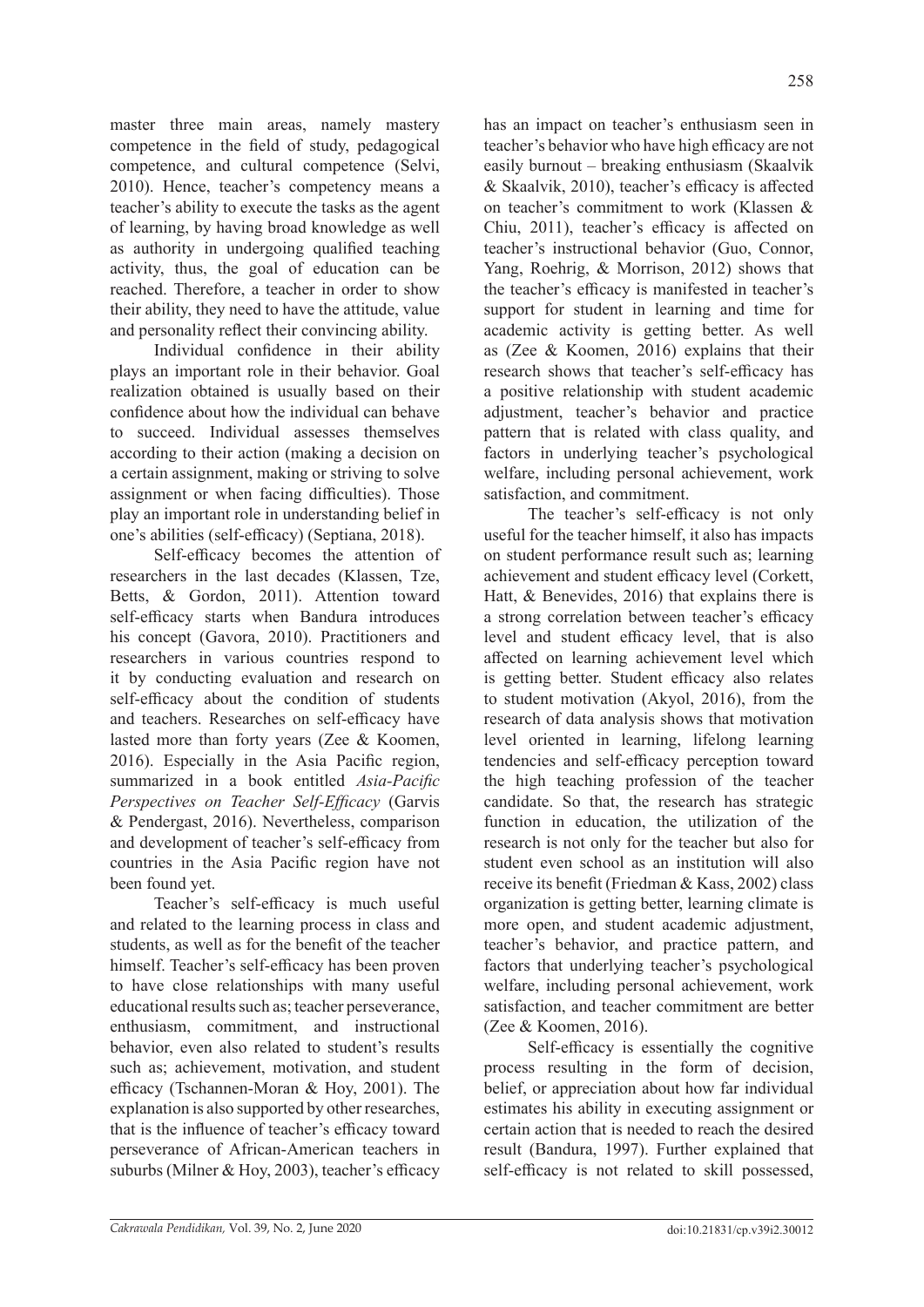but related to individual confidence in what they can do with their skill no matter how big it is. Self-efficacy more prioritizes a component of self-belief that someone possessed in facing a situation that uncertain, unpredictable, and even full of pressure. Even though self-efficacy has a huge influence or cause-effect relation on individual action, self-efficacy combines with the environment, previous behavior, and another personal variable, especially hopes toward result in producing behavior. Self-efficacy will influence some aspects of one's behavior and cognition.

Someone with high self-efficacy will believe that they can do anything to change the situation in their surroundings, whereas someone with low self-efficacy regards themselves as basically cannot do anything for their surroundings. In a difficult situation, people with low efficacy tend to give up easily. Meanwhile, people with high self-efficacy will try harder to handle the challenges. This case has been shown in the research result proven that self-efficacy plays an important role in coping worker motivation to finish challenging workrelated with reaching certain goals (Ayupp & Kong, 2010).

Thus in daily life, self-efficacy can be functioned to determine challenging desire and still survive in facing difficulties. There are a lot of researches shows that self-efficacy can be used to predict the working productivity of workers (Tierney & Farmer, 2011) when problems emerge, strong self-efficacy of the worker encourages them to stay calm and find a solution instead of being confused and just pondering their inability. Effort and persistence produce achievements. From this perspective then teacher's self-efficacy has an important function to be able to give the best performance and result to the teacher. Research result on teacher's self-efficacy turn out to have a positive impact toward various teacher's practices in class, adjusting student academic performance with teacher's self-efficacy, and teacher's welfare, those are the result summarized from the research that has been conducted over twenty years (Zee & Koomen, 2016). A teacher with good self-efficacy actually can decrease and prevent burnout in working (Skaalvik & Skaalvik, 2010).

Teacher's self-efficacy refers to an

individual (teacher) confidence in their abilities to undertake certain actions or assignments until success (Bandura, 1997). Self-efficacy determines how the teachers feel, think, motivate, and behave. Confidence produces various effects through four main processes. The four processes are cognitive, motivational, affective, and selection process. The cognitive process is a process involved in acquisition, organization, and information usage. The motivation process is an activating process to act, activation is started by generating psychical energy to act. With those intentions, there are some alternatives. Motivation level reflects in action program selected, and in intensity and effort perseverance. While the affective process is processed to manage emotional state and elicitation of emotional reaction (Bandura, 1994).

Perception toward self-efficacy of every individual develops from gradual achievements to certain abilities and skills continuously. Ability to perceive cognitively toward ability possessed elicits self-confidence and self-stability, that will be used as the foundation of individual to try as maximum as they can to achieve the fixed target (Bandura, 1997). The student's main task is to learn (target), therefore, by perceiving on ability possessed, it enables the teacher to estimate himself in involving a student in the learning process. A teacher's self-efficacy is a collection of various experience elements (practices) and development that has been accommodated and develops through an individual's observations toward a result or consequence of his action in various situations. Teacher's perception of self-ability is shaped since before and during becomes, teacher trough strengthening from people surround whether positive or negative. This element sooner or later is internalized so that is developed an understanding and belief about self-ability to undertake the learning process. Experience of being a student of teacher candidate, various education experience and training followed during becoming teacher, various fun and sad experiences during becoming teacher, several experience interaction with superior and co-teacher during at school (managing learning process), and so forth, those shape the teacher's self-efficacy. Therefore, teacher's self-efficacy covers teacher's selfefficacy to involve the student in the learning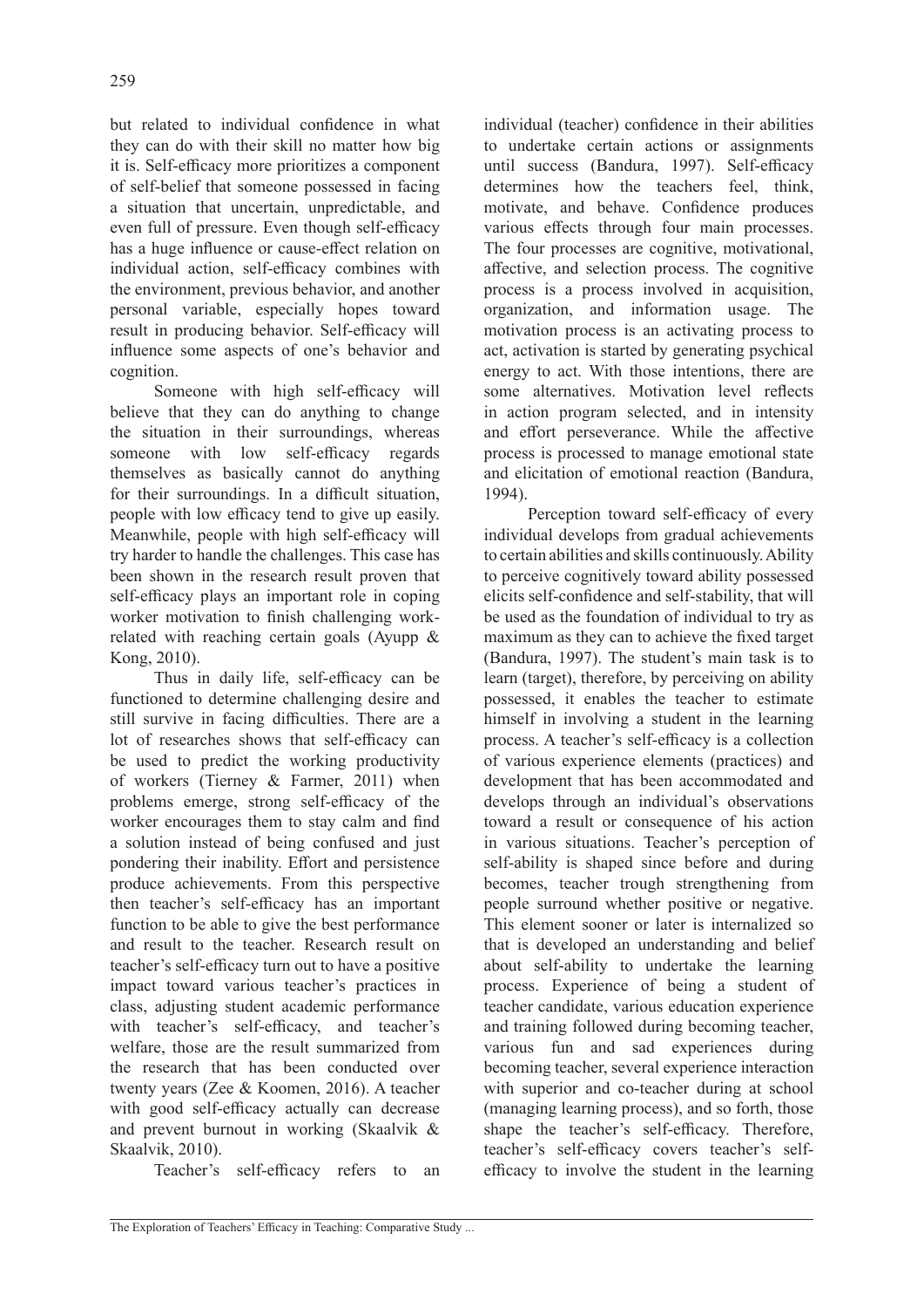process *(efficacy in instructional practices)*, and teacher's efficacy in managing calls (*efficacy in classroom management)* (Shaukat & Iqbal, 2012).

Meanwhile, there are four things forming efficacy in a person (Bandura, 1997). The four things are experience gained (*enactive mastery experience)*, experience obtained from other people (*vicarious experience*), social influence (*verbal persuasion*), also physical and affectivepsychological condition (*physiological and affective states*). In the context of a teacher's efficacy in Indonesia and Malaysia, it is certainly different in experiencing it. Experiences in getting the achievement, work performance scale demanded, and so forth are different between Indonesia and Malaysia (Artino, 2012; McLean, Eklund, Kilgus, & Burns, 2018). A social environment with various conditions dealt with between Malaysia and Indonesia is different (Mehmood, 2019). Even though according to the 2018 status teacher index global survey teachers in Indonesia and Malaysia both have high esteem in society as a profession, also to the perception of Malaysian and Indonesian teachers the education system in the country already meets the standards, so does the teacher already has good competence (Dolton et al., 2018), does the teacher's self-efficacy differ?. Based on the theory explained above and various facts on possible differences occurred, the research aims to convey the differences between teachers in Indonesia and Malaysia from the perspective of teacher's self-efficacy in teaching.

# **METHODS**

This explorative research uses a quantitative approach with comparative research types. Therefore this study compares one variable from two different subjects. The research is conducted by comparing elementary school teacher's efficacy between Indonesia and Malaysia in the learning process.

This is preliminary research that tries to uncover differences in teacher self-efficacy. Indonesian sample teachers of the research are elementary school teacher that is currently studying on the Post Graduate State University of Yogyakarta, so they are from various regions in Indonesia as much as 75 people. While samples from Malaysian teachers are teachers who are studying at Sultan Idris University of Education (UPSI) who come from various regions in Malaysia as much as 43 people. The total number of subjects is 118 people. Detailed sample characteristics can be seen in Table 1.

An instrument used is *Teachers' Sense of Efficacy Scale (TSES)* (Tschannen-Moran & Hoy, 2001) because the instrument is commonly used to measure teacher's efficacy in teaching (Tsigilis, Grammatikopoulos, & Koustelios, 2007). The TSES instrument was translated according to need and expert validation was carried out. TSES instruments have been verified for validity and reliability and have met the theoretical model fit criteria in accordance with empirical data. TSES there are 24 items, each item with seven alternative ranges, consists of three subscales, which are teacher's efficacy to involve

|                       |                | <b>Elementary School Teacher's Nation</b> |                |                 |     |               |  |  |
|-----------------------|----------------|-------------------------------------------|----------------|-----------------|-----|---------------|--|--|
| Gender                |                | Indonesia                                 |                | <b>Malaysia</b> |     | <b>Total</b>  |  |  |
|                       |                | $\frac{0}{0}$                             |                | $\frac{0}{0}$   |     | $\frac{0}{0}$ |  |  |
| Men                   | 27             | 36.0                                      | 6              | 14.0            | 33  | 28.0          |  |  |
| Women                 | 48             | 64.0                                      | 37             | 86.0            | 85  | 72.0          |  |  |
| Total                 | 75             | 100.0                                     | 43             | 100.0           | 118 | 100.0         |  |  |
| <b>Working Period</b> |                |                                           |                |                 |     |               |  |  |
| $1 - 5$ Year          | 26             | 34.7                                      | 14             | 32.6            | 40  | 33.9          |  |  |
| $6 - 10$ Year         | 26             | 34.7                                      | 14             | 32.6            | 40  | 33.9          |  |  |
| $11 - 15$ Year        | 7              | 9.3                                       | 11             | 25.6            | 18  | 15.3          |  |  |
| $16 - 20$ Year        | $\overline{2}$ | 2.7                                       | $\overline{2}$ | 4.7             | 4   | 3.4           |  |  |
| $>$ 20 Year           | 14             | 18.7                                      | $\overline{2}$ | 4.7             | 16  | 13.6          |  |  |
| Total                 | 75             | 100.0                                     | 43             | 100.0           | 118 | 100.0         |  |  |

### **Table 1. The Subjects' Characteristic**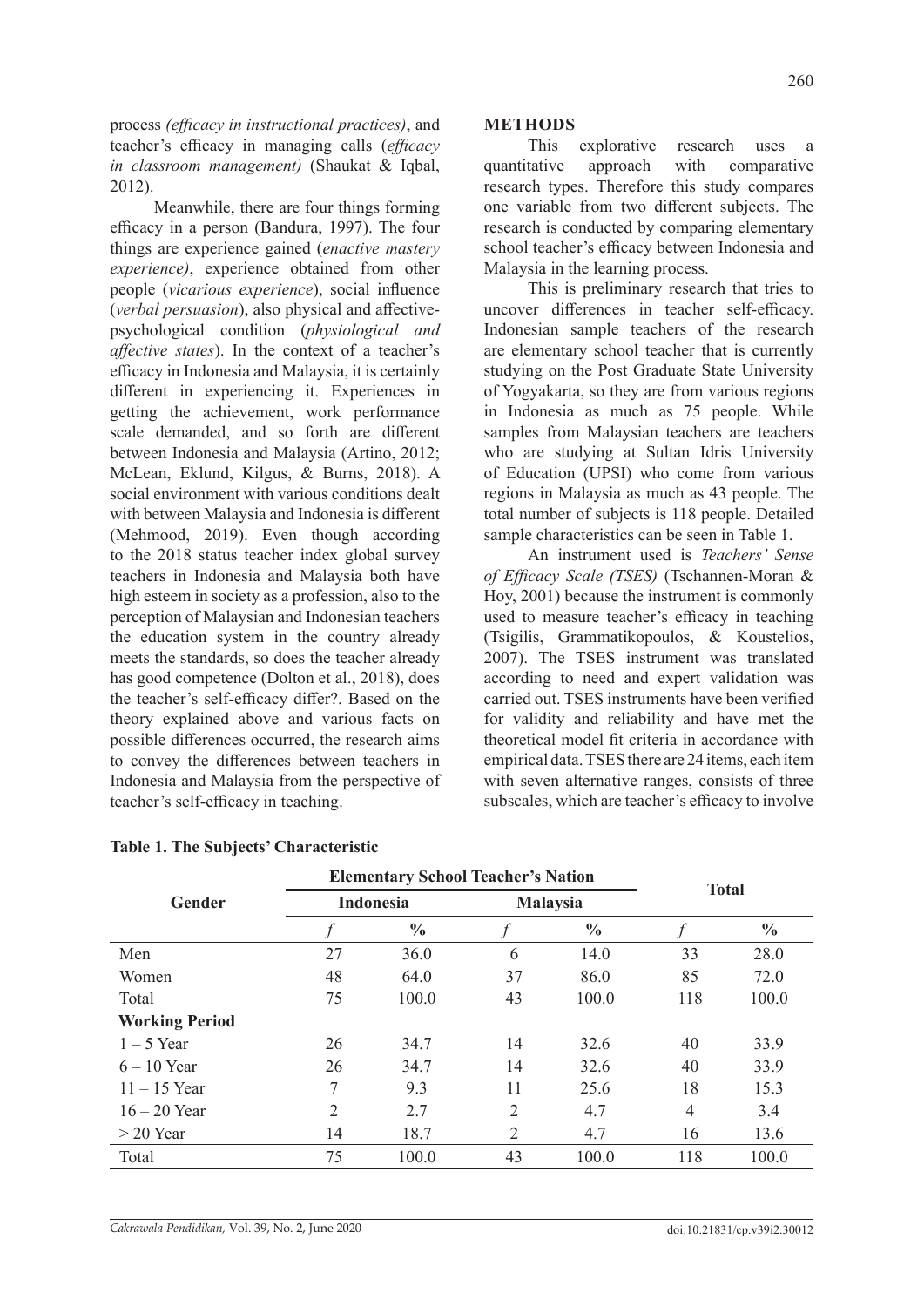the student in the learning process (*efficacy in student engagement)* consist of 8 items*,* teacher's efficacy in executing learning process *(efficacy in instructional practices)* consist of 8 items, and teacher's efficacy in managing class (*efficacy in classroom management)* there are 8 items*.*

To find out whether there are differences in teacher's self-efficacy in learning, it is used t-test analysis technique (independent *t-test*). Analysis is carried out sequentially starting from a combination of all aspects to see differences in the teacher's self-efficacy in learning, and continued with an analysis of each aspect to see the differences in each aspect of teacher's selfefficacy in learning, namely efficacy for student involvement, efficacy for learning strategies, efficacy for classroom management. And even analysis of differences on each scale item.

### **FINDINGS AND DISCUSSION Findings**

Before analyzing the differences with the t-test, a descriptive analysis was carried out with the results in Table 2.

Based result from descriptive analysis there are no extreme differences so this condition is increasingly encouraging to reveal how variations and dynamics of self-efficacy in teaching exist in Indonesian and Malaysian teachers. Difference analysis is carried out starting from the total of each country, and followed by analysis of differences from each sub-scale, even analysis each item.

First of all, it is conducted a test on the differences in the efficacy between teachers in Indonesia and Malaysia. Different-test analysis in this section is used t-test (independent t-test), which is to determine the differences between teacher's efficacy in Indonesia and Malaysia. The result of the different analyses is presented on Table 3.

Based on the calculation as mentioned in the Table 3, it is obtained  $t_{count}$  result for teacher's efficacy as much as  $1.917$  with  $p =$ .058; it turns out that p or significant is more than determined, which is  $5\%$  ( $p > .05$ ); thus the *t -count* is not significant, which means there are no significant differences in teachers' efficacy

| <b>Statistic Desriptive</b> | <b>Indonesia</b> |       |           |              | <b>Malaysia</b> |       |       |              |
|-----------------------------|------------------|-------|-----------|--------------|-----------------|-------|-------|--------------|
|                             | <b>SI</b>        | IS    | <b>CM</b> | <b>Total</b> | <b>SI</b>       | IS    | CM    | <b>Total</b> |
| $\overline{N}$              | 75               | 75    | 75        | 75           | 43              | 43    | 43    | 43           |
| Mean (Rata-rata)            | 7.009            | 6.913 | 6.960     | 6.959        | 6.514           | 6.580 | 6.601 | 6.564        |
| Median                      | 7.131            | 7.130 | 7.130     | 7.130        | 6.750           | 6.630 | 6.750 | 6.670        |
| Mode                        | 7.130            | 7.630 | 7.000     | 6.880        | 6.880           | 6.500 | 7.500 | 6.040        |
| Standart Deviasi            | 1.195            | 1.084 | 1.048     | 1.056        | 1.152           | 1.113 | 1.156 | 1.110        |
| Variance                    | 1.429            | 1.175 | 1.098     | 1.122        | 1.326           | 1.240 | 1.337 | 1.231        |
| Range                       | 5.000            | 4.880 | 5.120     | 4.460        | 5.130           | 5.000 | 5.250 | 5.130        |
| Minimum                     | 3.750            | 4.000 | 3.880     | 4.250        | 3.250           | 3.250 | 3.250 | 3.250        |
| Maximum                     | 8.750            | 8.880 | 9.000     | 8.710        | 8.380           | 8.250 | 8.500 | 8.380        |

### **Table 2. Statistic Descriptive of Differences in Teacher's Self-Efficacy in Learning**

Sub Scale Description:

SI = Efficacy in Student Involvement

IS = Efficacy in Instructional Strategy

CM = Efficacy in Class Management

### **Table 3. Teacher Efficacy Difference Test Between Elementary School Teachers in Indonesia and Malaysia**

| Data               | <b>Nation</b>                     | Mean $\pm SD$                          | count | Sig.<br>$(p-value)$ | <b>Remark</b>   |
|--------------------|-----------------------------------|----------------------------------------|-------|---------------------|-----------------|
| Teacher's Efficacy | $\bullet$ Indonesia<br>• Malaysia | $6.958 \pm 1.056$<br>$6.958 \pm 1.056$ | 1.917 | .058                | Not Significant |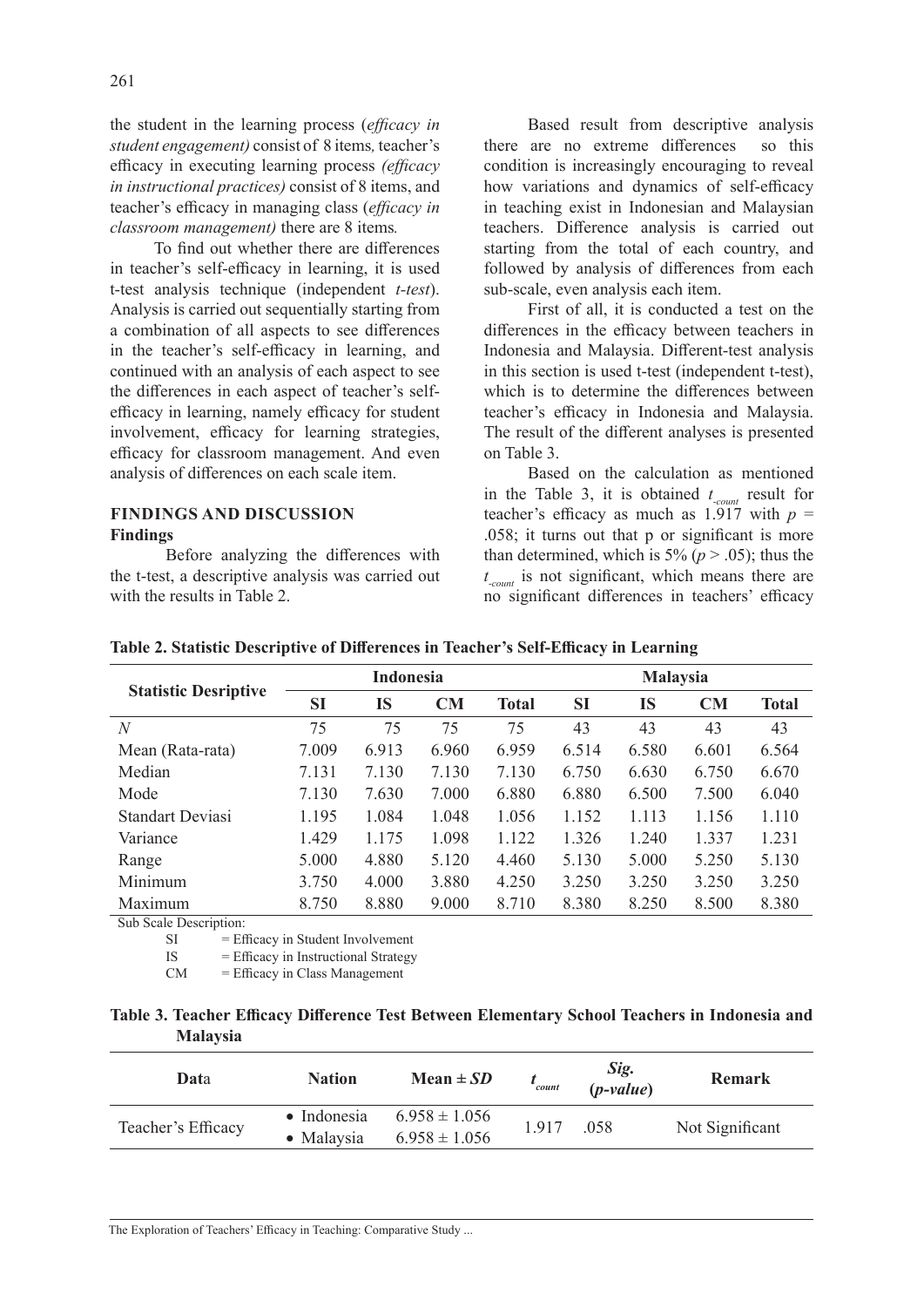between elementary school teachers in Indonesia and Malaysia.

The next analysis is about the differences in each subscale and continued analysis of the differences in each scale item, the results of the analysis are presented as follows.

# *Teacher's Efficacy in Student Involvement*

From descriptive statistics it can be understood that mean of Indonesian teachers 7.009 and Malaysian teachers 6.514, standard deviation Indonesian teachers 1.195 and Malaysian teacher 1.152. The calculation result proves that from three sub-scales to measure elementary school teachers' efficacy; there is one sub-scale with significantly different  $(p < .05)$ between elementary school teachers in Indonesia and Malaysia, which is the sub-scale of teachers' efficacy in student involvement (.030). The difference in mean scores subscale on the efficacy of student involvement is significant. Indonesian teachers is better than Malaysian teachers in efficacy student involvement.

Next, the analysis continues with analysis of the different tests on each item of the teacher efficacy subscale in student involvement, is summarized in the Table 4.

The Table 4 shows that from the 8 questions in measuring teacher's efficacy in student involvement, there are three questions items that are different significantly  $(p < .05)$ between elementary school teachers in Indonesia and Malaysia, those are items number: 1. How much can you do to handle the most difficult student?; 2. How much can you do to help your students to think critically?; and 22. How much can you do to help the family in handling their children to behave well in school?

# *Teacher's Efficacy in Instructional Strategy*

Results of the second sub-scale analysis follows, unlike the first aspect, aspect teacher's efficacy in instructional strategy (.116) is not significantly different  $(p > .05)$  between elementary school teachers in Indonesia and Malaysia. This reality can be understood from descriptive statistics including the average (mean) efficacy of instructional strategies (Indonesian teachers 6.913 while Malaysian teachers 6.581) and standard deviations (Indonesian teachers 1.084 while Malaysian teachers 1.113). The analysis continues with testing the differences in each item subscale of the teacher efficacy in instructional strategies, summarized in the Table 5.

Based on analysis result presented on the Table 5, it is found that from 8 items to measure teacher's efficacy in instructional strategy, there is only one significantly different statement item  $(p \leq .05)$  between elementary school teachers in Indonesia and Malaysia, that is item number 20, which is: "how far can you give explanation or alternative example when students are confused?"

| No.                                   | No.<br><b>Item</b> | <b>Question</b>                                                                                         | $t_{\text{-}count}$ | <i>p</i> - <i>Value</i> |
|---------------------------------------|--------------------|---------------------------------------------------------------------------------------------------------|---------------------|-------------------------|
| 1.                                    |                    | How much can you do to handle the most difficult student?                                               | 2.487               | $.014^{*}$              |
| 2.                                    | 2                  | How much can you do to help your students to think critically?                                          | 2.023               | $.045^{*}$              |
| 3.                                    | 4                  | How much can you do to encourage a student that shows less<br>interest in a school assignment?          | .947                | .345                    |
| 4.                                    | 6                  | How much can you can to ask the student to believe that they<br>can do better in the school assignment? | 1.825               | .071                    |
| 5.                                    | 9                  | How much can you do to help the student to asses learning?                                              | 1.319               | .190                    |
| 6.                                    | 12                 | How much can you do to maintain student creativity?                                                     | 1.496               | .138                    |
| 7.                                    | 14                 | How much can you do to enhance a student's understanding of<br>an unsuccessful student?                 | 1.271               | .206                    |
| 8.<br>$\cdot$ $\cdot$<br>$\mathbf{r}$ | 22                 | How much can you do to help the family in handling their<br>children to behave well in school?          | 2.309               | $.023^{*}$              |

**Table 4. Different Test on Every Item on Teacher's Efficacy in Student Involvement Sub Scale in Elementary School Teachers in Indonesia and Malaysia**

Description:

 $*$  = Significant on significant level of 5%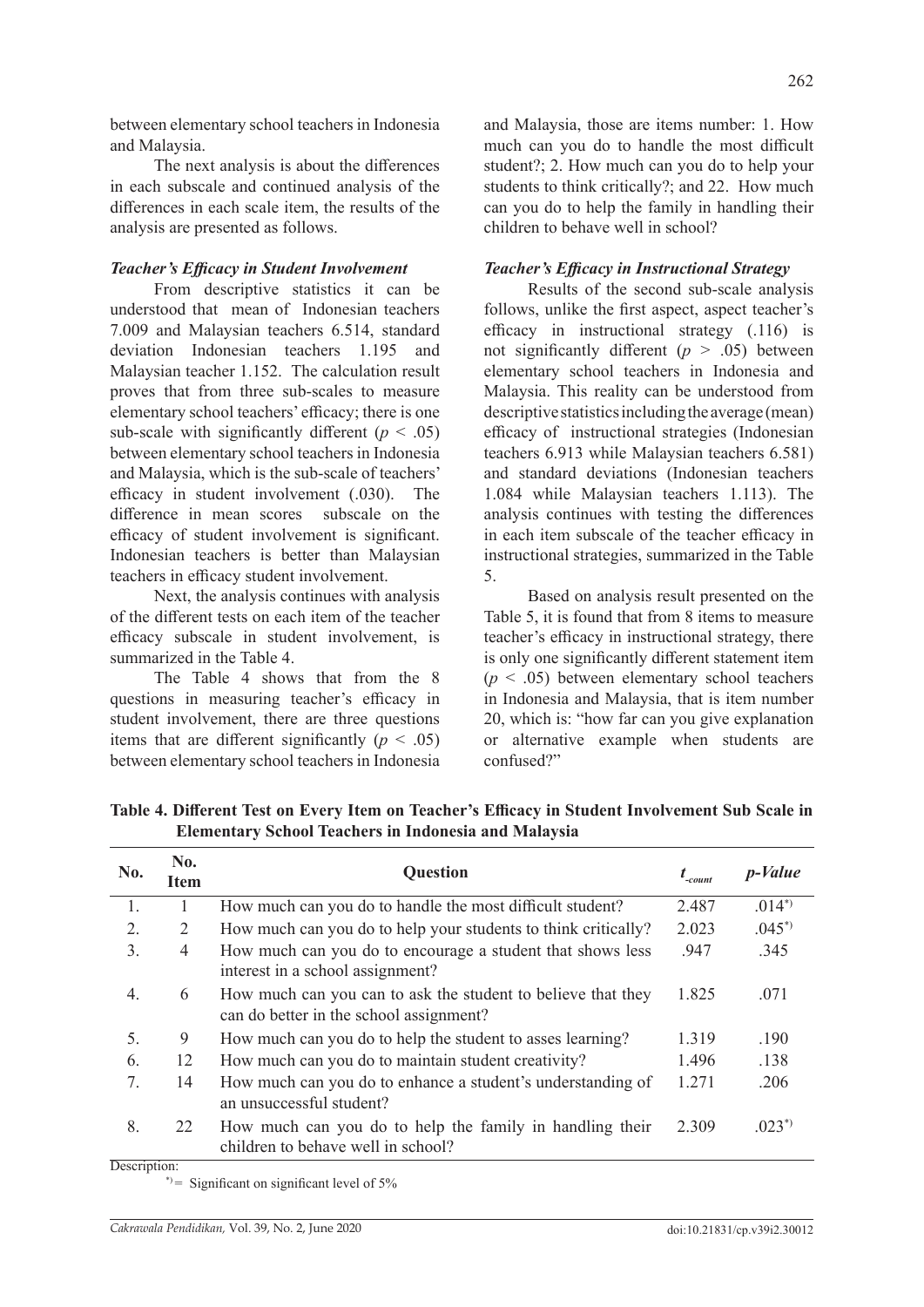| No. | No.<br>Item | Question                                                                                      | $t_{\text{-}count}$ | <i>p</i> - <i>Value</i> |
|-----|-------------|-----------------------------------------------------------------------------------------------|---------------------|-------------------------|
| 1.  | 7           | How good can you respond to difficult questions from the<br>student?                          | .947                | .345                    |
| 2.  | 10          | How much can you measure students' understanding of what<br>you have worked on?               | .945                | .347                    |
| 3.  | 11          | How far can you make good questions for your students?                                        | .743                | .459                    |
| 4.  | 17          | How much can you work to adjust lessons with descent individual<br>student levels?            | 1.121               | .265                    |
| 5.  | 18          | How much can you use various assessment strategies?                                           | 1.612               | .110                    |
| 6.  | 20          | How far can you give an explanation or alternative example<br>when the students are confused? | 2.554               | $.012^{*}$              |
| 7.  | 23          | How much can you execute an alternative strategy in your class?                               | .129                | .897                    |
| 8.  | 24          | How much can you provide appropriate challenges to excellent<br>students?                     | 1.428               | .156                    |

|  |                                                              |  | Table 5. Different Test on Every Item of Teachers' Efficacy Sub-Scale in Instructional Strategy |  |
|--|--------------------------------------------------------------|--|-------------------------------------------------------------------------------------------------|--|
|  | between Elementary School Teachers in Indonesia and Malaysia |  |                                                                                                 |  |

Description:

 $*$  = Significant on significant level of 5%

#### *Teacher's Efficacy in Class Management*

Descriptive statistical calculation results about the average score of teacher's efficacy in class management for Indonesian teachers 6.960 whereas Malaysian teachers 6.601, and the standard deviation of Indonesian teachers 1.048 and Malaysian teachers 1.156. As with the second sub-scale, sub-scale teacher's efficacy in class management (.087) is not significantly different (*p* > .05) between elementary school teachers in Indonesia and Malaysia. To further understand further analysis is carried out on testing the differences of each item from the subscales teachers' efficacy in class management, as presented in Table 6.

From the sum up analysis above, it is found that from 8 questions to measure teacher's efficacy in class management, there are two question items with significantly different (*p*  < .05) between elementary school teachers in Indonesia and Malaysia, which are items number 19 and 21. The questions are: "How much can you do to avoid some troubling students from learning failure?" and "How much can you respond toward the student who violates?"

### **Discussion**

From the main analysis result, it is derived that *t -count* for teacher's efficacy is as much as 1.917 with  $p = .058$ ; it turns out that p or significance is more than expected, which is

5% ( $p > .05$ ); so that, the  $t_{\text{count}}$  is not significant; which means that there is no significant difference on teacher's efficacy between elementary school teachers in Indonesia and Malaysia. The condition of social development in Malaysia and Indonesia is relatively the same. Beginning with the condition of the colonized country then possessed its independence and develop into a sovereign nation, and also try to develop the country independently. That condition underly society's communal awareness attached to each individual. Malaysia once has imported teachers and lecturers from Indonesia. The condition more or less gives an impact on education in Malaysia. Hence, education culture that developed in Indonesia and Malaysia is also relatively the same. This case makes the teacher's condition in Malaysia and Indonesia is same in its educational behavior (Rido & Sari, 2018).

Besides that, as mentioned in the theory, there are four sources of changes in self-efficacy (Bandura, 1997). Research on Malaysian teachers shows that there are three dominant self-efficacy sources, which are: lesson mastery experience *(mastery experience),* the existence of example or role model that can be made as learning material (*vicarious experience),* and persuasions from social environment *(social persuasion)* (Chin, Roslan, Kadir, & Mahyuddin, 2013). Likewise in Indonesia, the teacher's experience affects the ability of the teacher to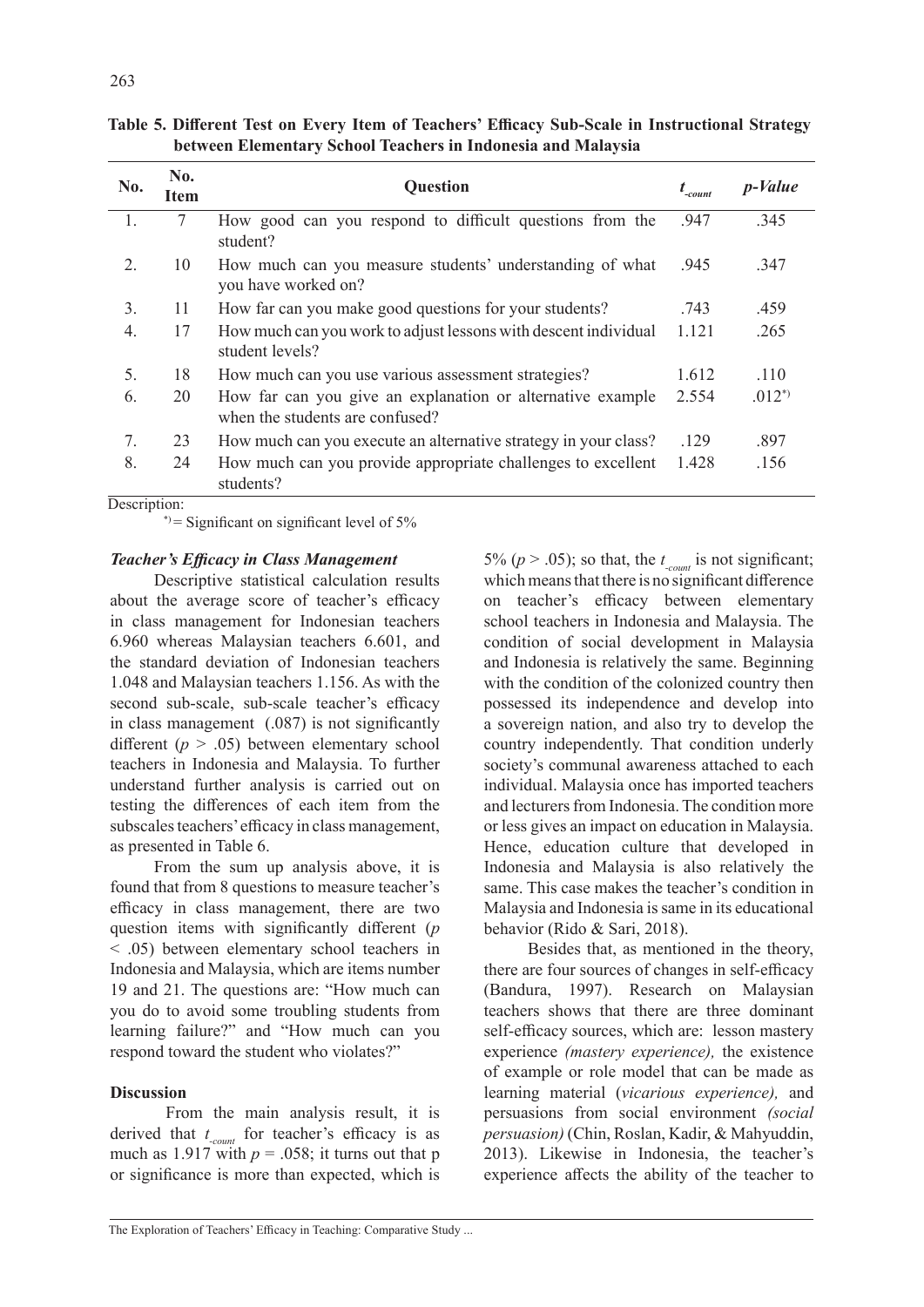| No.          | No.<br><b>Item</b> | <b>Question</b>                                                                         | $t_{\text{-count}}$ | p-Value    |
|--------------|--------------------|-----------------------------------------------------------------------------------------|---------------------|------------|
| 1.           | 3                  | How much can you do to control disturbing behavior in the<br>class?                     | .688                | .493       |
| 2.           | 5                  | How far can you make your hope becomes clear on student<br>behavior?                    | 1.692               | .093       |
| 3.           | 8                  | How well can you create a routine to maintain activity still run<br>smoothly?           | 1.036               | .302       |
| 4.           | 13                 | How much can you do to ask your students to obey classroom<br>regulations?              | 1.229               | .222       |
| 5.           | 15                 | How much can you do to calm down the student who is<br>disturbing or noisy?             | 1.297               | .197       |
| 6.           | 16                 | How good can you create a class management system with each<br>different student group? | .920                | .360       |
| 7.           | 19                 | How much can you do to avoid some troubling students from<br>learning failure?          | 2.550               | $.012^{*}$ |
| 8.           | 21                 | How much can you respond to the student who violates?                                   | 2.271               | $.025^{*}$ |
| Description: |                    |                                                                                         |                     |            |

**Table 6. Different Test of Every Item on Teacher's Efficacy Sub Scale in Class Management between Elementary School Teachers in Indonesia and Malaysia**

\* $)$  = Significant on Significant level of 5%

involve students in learning (Pardimin, 2018), teacher's self-efficacy in developing curriculum relates to teacher's self-efficacy in teaching (Susilana, Asra, & Herlina, 2014), after attending collaborative lectures (experiencing social persuasion) the teacher's self-efficacy changes for the better (Pujaningsih & Ambarwati, 2020).

Generally, teacher's self-efficacy in teaching is not much difference between teachers in Indonesia and Malaysia, however, if it is seen from the three subscales in measuring self-efficacy of elementary school teachers, there is one subscale with significantly different  $(p \leq .05)$  between elementary school teachers in Indonesia and Malaysia, which are teacher's efficacy subscale in student involvement. The average teacher's efficacy in teaching Indonesia is higher than that of Malaysian teachers. This is possible because Indonesian teachers consider the ability to involve students in learning is very important (Jayanti & Wahyudin, 2019), teacher's pedagogical competence correlates with the implementation of teacher learning (Setiawan & Dewi, 2019). While the teacher's efficacy in instructional strategy and teacher's efficacy in class management is not significantly different  $(p > .05)$  between elementary school teachers in Indonesia and elementary school teachers in Malaysia.

This is because Malaysian teachers are seen more assiduously and focus on the students' learning process. Survey result on "*Global Education Census Report*" that surveys, one of them are the things teachers do in class, is reported that Malaysian teachers still conduct the learning process diligently although the lesson is disliked by the students (Cambridge Assessment International Education, 2018). Research conducted on students of history teachers candidate shows a teacher's ability to involve the student in teaching a history lesson, it is reported that Malaysian teachers are better than Indonesian (Awang, Ahmad, Yakub, & Seman, 2016).

Analysis result from the first aspect shows that from 8 questions to measure teacher's selfefficacy in student involvement, there are three questions items with significantly different (*p* < .05) between elementary school teachers in Indonesia and Malaysia, which are item number 1: "How much can you do to handle the most difficult student?; number 2: "How much can you do to help your student think critically?; and number 22: "How much can you do to help a family in handling their children to behave well in the class?". All three questions show a teacher's involvement to help a student who has difficulties, develop the ability to think critically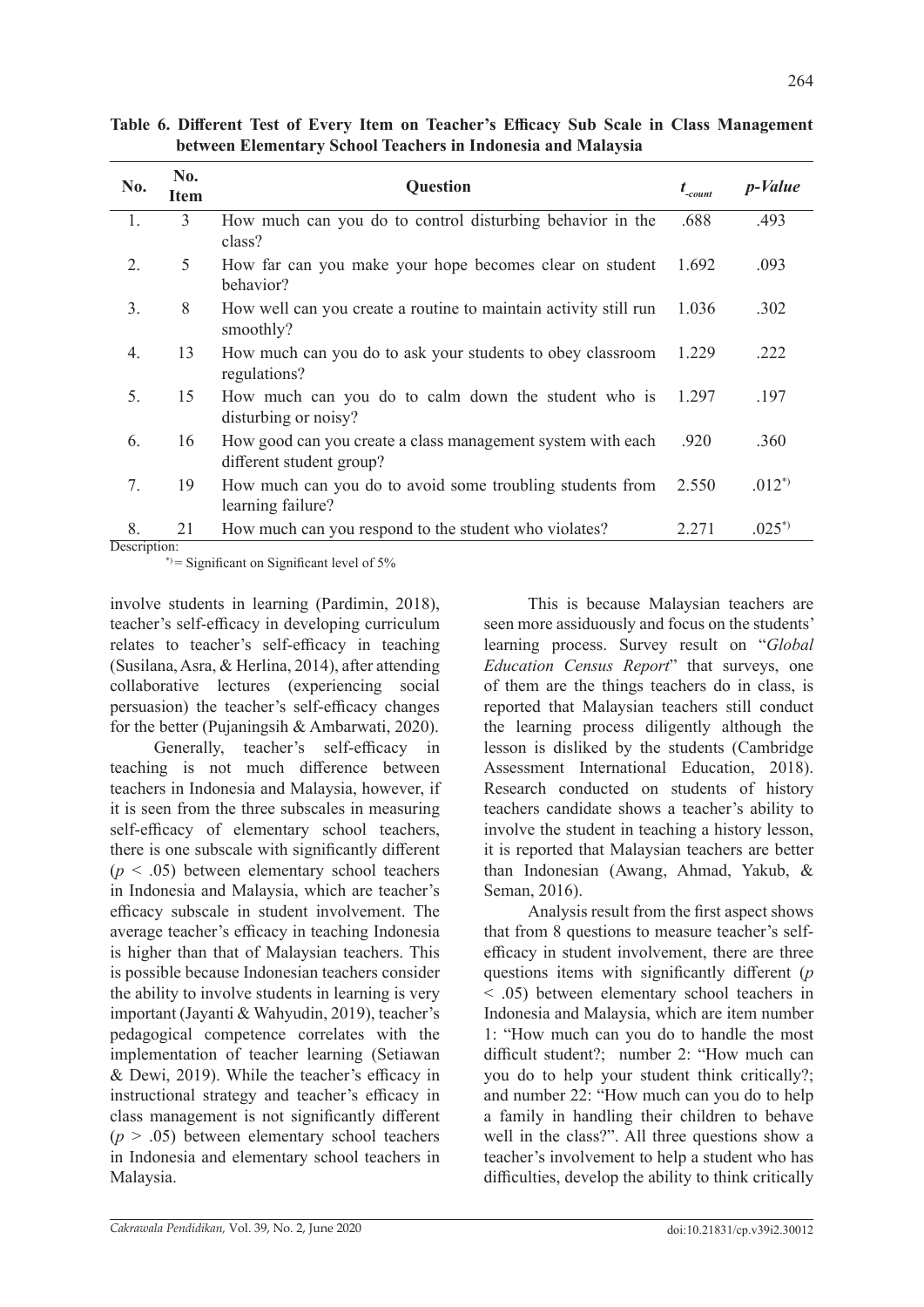and help a family in order the student can behave well in school. The willingness of Malaysian teachers, to be involved in helping students who have difficulties and develop the ability to think critically, has been submitted in other research, reported that teacher's efficacy in student involvement - emerged as the best predictor in student achievement for English literacy (Lih & bin Ismail, 2019). While willingness to help a student to behave well in the school is suitable for another research finding that defines teacher's self-efficacy refers to teacher's belief that their effort can increase morale and student behavior (Rahimah, Abu, Ismail, & Mat Rashid, 2014).

While from the second aspect it is found that from the 8 questions in measuring teacher efficacy in instructional strategy, there is one significantly different question item  $(p < .05)$ between Elementary School teacher in Indonesia with Elementary School teacher in Malaysia, which is item number 20, that is: "How far can you give explanation or alternative example when the student is confused?" related to instructional strategy where Indonesian teachers have higher self-efficacy than Malaysian teachers, especially in explaining, for confused students, can be described as follows. The research sample is teachers who live in Yogyakarta Special Region that had experienced an earthquake disaster. Experience in disaster brought better awareness and patient to help students. Research shows that there is a significant relation between pressure experienced by the teacher after trauma and the general belief of the teachers about their selfefficacy (Seyle, Widyatmoko, & Silver, 2013). It means when there is a student who has not mastered the lesson yet even in a depressed condition and confused, the teacher still can execute his teaching strategy as well as possible, by giving an explanation or example. The large number of training on learning strategies implemented, especially when curriculum changes take place, will make Indonesian teachers better self-efficacy in implementing learning strategies (Moma, 2014).

From the third analysis aspect, it is found that from the 8 questions to measure teacher's self-efficacy in class management, two question items are significantly different (*p* < .05) between Elementary School teachers in Indonesia with Elementary School teachers in Malaysia, which are item number 19 and 21. The question is number 19, "How much can you avoid some troubling student from learning failure?", and number 21, "How much can you respond toward the student who violates?". Self-efficacy of Malaysian teachers in avoiding some troubling students from learning failure is better than Indonesia teachers, and responding to a student who violates, that is better than Indonesian teacher, can be derived from Global Census Report 2018, it is stated that Malaysia is the top country in handling learning failure and admitting student academic achievement. It is reported that 45% of the teachers make a special meeting to acknowledge student achievement and 48% said that they give rewards to the students. This fact is the highest one globally (Cambridge Assessment International Education, 2018).

# **CONCLUSION**

Based on the research result and discussion described above, it can be concluded that the teacher's self-efficacy in teaching between teachers in Indonesia and Malaysia generally has no significant difference. Nevertheless, if it is seen from the existing subscale, self-efficacy of Indonesian and Malaysian teachers is different in self-efficacy to involve students in learning. So does, if it is seen in question item submitted, so, mostly it is not much significantly different, the differences appear in some aspects which mostly show the efficacy of Malaysian teachers is higher than Indonesian. This condition brought the implication that teacher's selfefficacy in Indonesia in the teaching context needs to be improved through some aspects. First, experience gained (*enactive mastery experience)*, which means the teachers are allowed to excel and feel successful. Second, the teacher can have an experience that is obtained from other people (*vicarious experience*), it means there are an example and an obvious role model on how the assignment must be conducted correctly. Third, the existence of social influence (*verbal persuasion*), which means teachers must have social groups that can strengthen their belief that they can perform the assignment excellently. Four, teacher's condition must be good in physically and affective–psychologically (*physiological and affective states*), it means that becoming teacher must be guaranteed on both physically (secure and comfortable in working) and psychological welfare (free from pressure so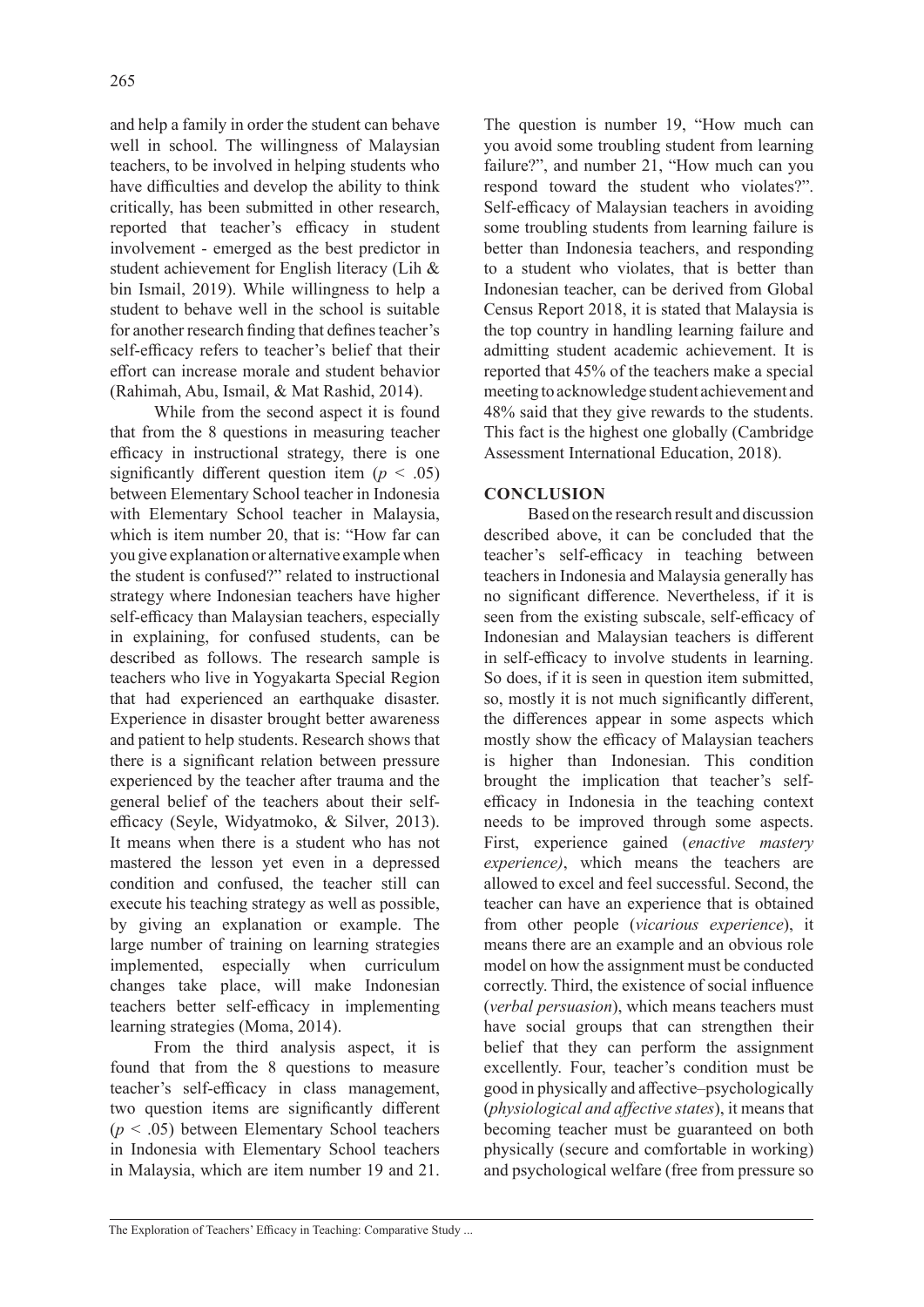they can work, expressing their ability). Those things are the responsibilities of those who care about education in Indonesian.

# **REFERENCES**

- Akyol, B. (2016). Teacher self-efficacy perceptions, learning oriented motivation, lifelong learning tendencies of candidate teachers: A modeling study. *Egitim Arastirmalari - Eurasian Journal of Educational Research*, *16*(65), 19-34. doi:10.14689/ejer.2016.65.02.
- Artino, A. R. (2012). Academic self-efficacy: from educational theory to instructional practice. *Perspectives on Medical Education*, *1*(2), 76-85. doi:10.1007/ s40037-012-0012-5.
- Awang, M. M., Ahmad, A. R., Yakub, N. M., & Seman, A. A. (2016). Historical thinking skills among pre-service teachers in Indonesia and Malaysia. *Creative Education, 07*(01), 62-76. doi:10.4236/ ce.2016.71007.
- Ayupp, K., & Kong, W. (2010). The impact of task and outcome interdependence and self-efficacy on employees' work motivation: an analysis of the Malaysian retail industry. *Asia Pacific Business Review*, *16*(1-2), 123-142. doi:10.1080/13602380701517048.
- Bandura, A. (1994). Self-efficacy. In V. S. Ramachaudran (Ed.). *Encyclopedia of human behavior*. New York, NY: Academic Press, pp. 1-14.
- Bandura, A. (1997). *Self efficacy: The exercise of control*. New York, NY: WH Freeman and Company.
- Cambridge Assessment International Education. (2018). *Global education census report 2018.* Cambrige: Author. https:// www.cambridgeinternational.org/ Images/514611-global-education-censussurvey-report.pdf.
- Chin, S. H., Roslan, S., Kadir, S. A., & Mahyuddin, R. (2013). Relationship between sources and teachers' sense of efficacy among novice teachers in

Selangor, Malaysia. *Pertanika Journal of Social Sciences & Humanities*, *21*(2), 579-604. http://www.pertanika.upm.edu. my/.

- Corkett, J., Hatt, B., & Benevides, T. (2016). Student and teacher self-efficacy and the connection to reading and writing. *Canadian Journal of Education*, *34*(1), 65-98. https://journals.sfu.ca/cje/index. php/cje-rce/article/view/355.
- Dolton, P., Marcenaro, O., De Vries, R., & She, P.-W. (2018). *Global teacher status index 2018*. Sussex, England: Varkey Foundation.
- Friedman, I. A., & Kass, E. (2002). Teacher self-efficacy: A classroom-organization conceptualization. *Teaching and Teacher Education*, *18*(6), 675-686. doi:10.1016/ S0742-051X(02)00027-6.
- Garvis, S., & Pendergast, D. (Eds.). (2016). *Asia-pacific perspectives on teacher selfefficacy*. Roterdam: Sense Publishers. doi:10.1007/978-94-6300-521-0.
- Gavora, P. (2010). Slovak pre-service teacher self-efficacy: Theoretical and research considerations. *New Educational Review*, *21*(2), 17-30. http://connection.ebscohost. com/c/articles/70496073/slovak-preservice-teacher-self-efficacy-theoreticalresearch-considerations.
- Guo, Y., Connor, C. M., Yang, Y., Roehrig, A. D., & Morrison, F. J. (2012). The effects of teacher qualification, teacher self-efficacy, and classroom practices on fifth grades' literacy outcomes. *The Elementary School Journal*, *113*(1), 3-24. doi:10.1086/665816.
- Jayanti, J., & Wahyudin, D. (2019). How important are today's teacher development program contents for primary school teacher? *Jurnal Penelitian Ilmu Pendidikan*, *12*(1), 55-62. doi:0.21831/ jpipfip.v12i1.19799.
- Klassen, R. M., & Chiu, M. M. (2011). The occupational commitment and intention to quit of practicing and pre-service teachers: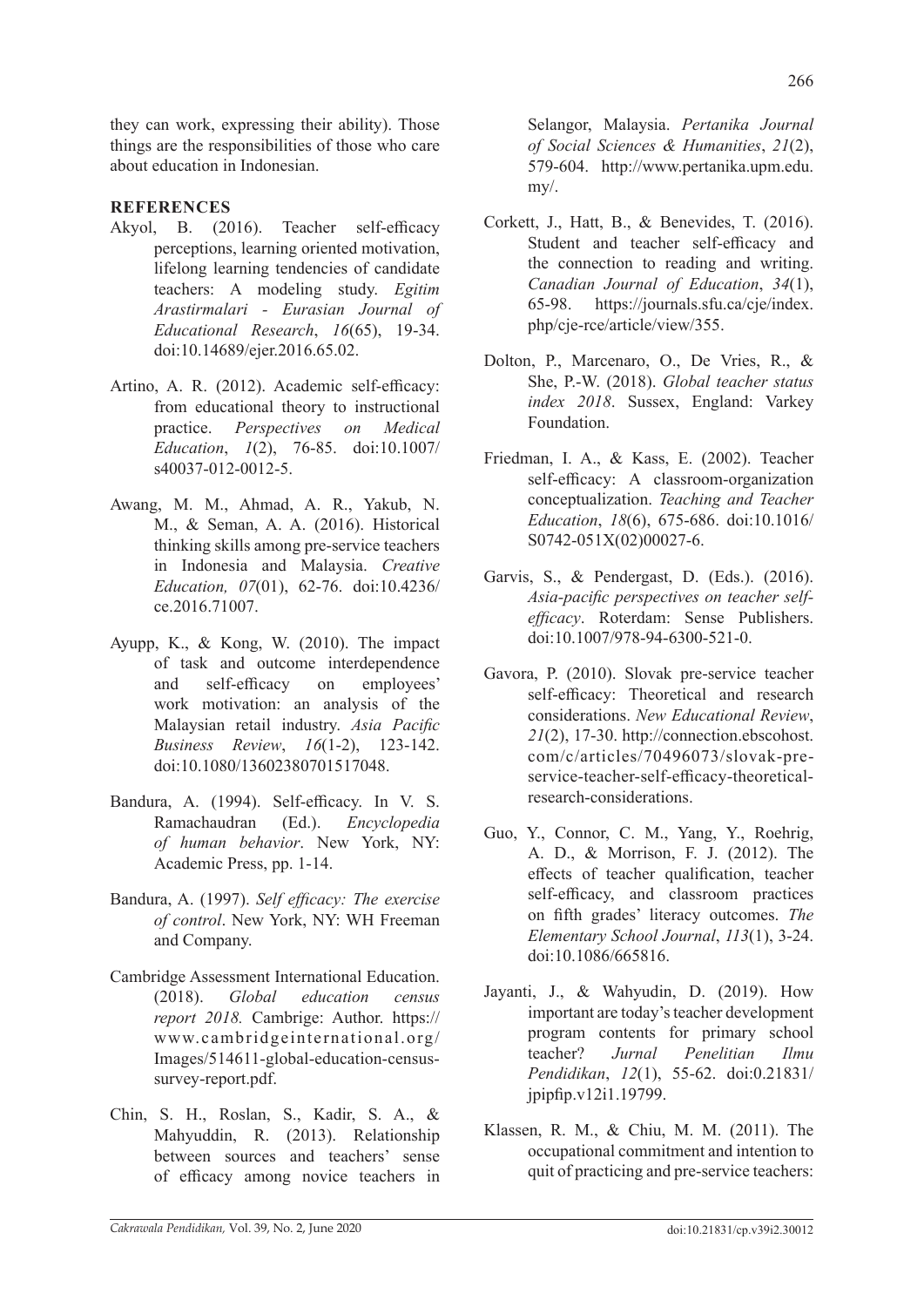Influence of self-efficacy, job stress, and teaching context. *Contemporary Educational Psychology*, *36*(2), 114-129. doi:10.1016/j.cedpsych.2011.01.002.

- Klassen, R. M., Tze, V. M. C., Betts, S. M., & Gordon, K. A. (2011). Teacher efficacy research 1998-2009: signs of progress or unfulfilled promise? *Educational Psychology Review*, *23*(1), 21-43. doi:10.1007/s10648-010-9141-8.
- Lih, J. S. J., & bin Ismail, R. (2019). Binary logistic regression analysis of teacher self-efficacy factors influencing literacy and numeracy. *World Journal of Education*, *9*(1), 209-220. doi:10.5430/ wje.v9n1p209.
- McLean, D., Eklund, K., Kilgus, S. P., & Burns, M. K. (2018). Influence of teacher burnout and self-efficacy on teacherrelated variance in social-emotional and behavioral screening scores. *School Psychology Quarterly*, *34*(5), 503-511. doi:10.1037/spq0000304.
- Mehmood, N. (2019). Factors impacting EFL teachers' self-efficacy: A theoritical perspective. *English Language Teaching, 12*(4), 39-48. doi:10.5539/elt.v12n4p39.
- Milner, H. R., & Hoy, A. W. (2003). A case study of an African American teacher's self-efficacy, stereotype threat, and persistence. *Teaching and Teacher Education*, *19*(2), 263-276. doi:10.1016/ S0742-051X(02)00099-9.
- Moma, L. (2014). Peningkatan self-efficacy matematis siswa SMP melalui pembelajaran generatif. [The enhancement of junior high school students' selfefficacy through generative learning]. *Cakrawala Pendidikan*, *3*(3), 434-444. doi:10.21831/cp.v3i3.2387.
- Pardimin, P. (2018). Analysis of the Indonesia mathematics teachers' ability in applying authentic assessment. *Cakrawala Pendidikan*, *37*(2), 170-181. doi:10.1016/ S0304-4017(96)01152-1.

Pujaningsih, P. & Ambarwati, U. (2020). Self

efficacy changes in collaborative course for inclusive education preservice teachers. *Cakrawala Pendidikan*, *39*(1), 79-88. doi:10.21831/cp.v39i1.26669.

- Rahimah, J., Abu, R., Ismail, H., & Mat Rashid, A. (2014). Teachers' self-efficacy in teaching family life education. *Pertanika Journal of Social Science and Humanities*, *22*(3), 775-784. http://www.pertanika. upm.edu.my/.
- Rido, A., & Sari, F. M. (2018). Characteristics of classroom interaction of english language characteristics of classroom interaction of english. *International Joural of Language Education*, *2*(April), 40-50. doi:10.26858/ ijole.v2i1.5246.
- Selvi, K. (2010). Teachers ' competencies. *Cultura: International Journal of Philosophy of Culture and Axiology*, *VII*(1), 167-176. doi:10.5840/cultura20107133.
- Septiana, D. (2018). The influence of emotional intelegence, self-efficacy, and altruism on teacher's competence in inclusion elementary school. *Jurnal Prima Edukasia*, *6*(2), 147-156. doi:10.21831/ jpe.v6i2.14413.
- Setiawan, S., & Dewi, L. (2019). Korelasi kompetensi pedagogik guru dengan pelaksanaan pembelajaran bahasa jawa tingkat smp. *Jurnal Penelitian Ilmu Pendidikan*, *12*(1), 75-88. doi:10.1017/ CBO9781107415324.004.
- Seyle, D. C., Widyatmoko, C. S., & Silver, R. C. (2013). Coping with natural disasters in Yogyakarta, Indonesia: a study of elementary school teachers. *School Psychology International*, *34*(4), 387-404. doi:10.1177/0143034312446889.
- Shaukat, S., & Iqbal, H. (2012). Teacher self-efficacy as a function of student engagement, instructional strategies and classroom management. *Pakistan Journal of Science and Clinical Psychology*, *9*(3), 82-85.
- Skaalvik, E. M., & Skaalvik, S. (2010). Teacher self-efficacy and teacher burnout: